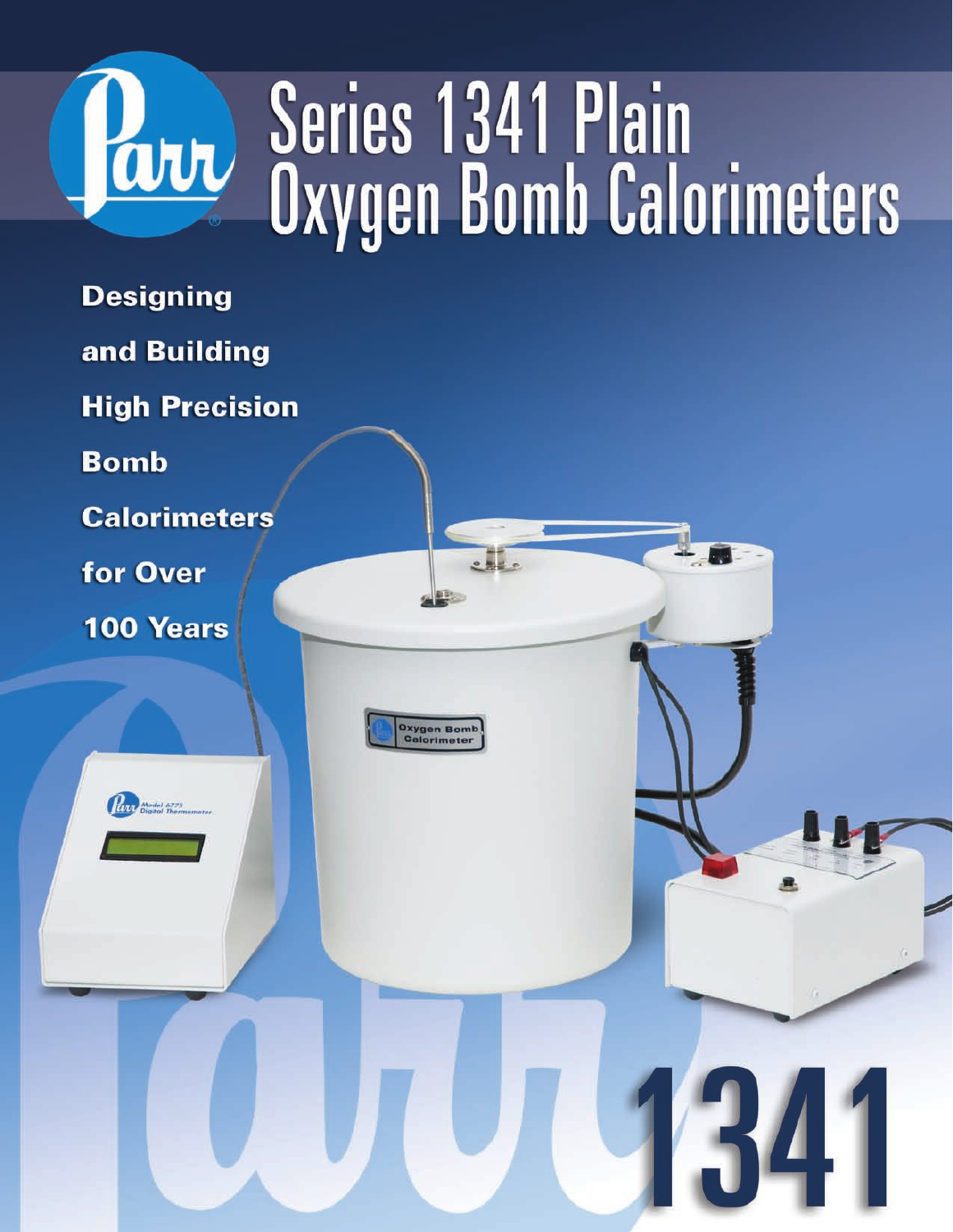# Series 1341 Plain Oxygen Bomb Calorimeters



**1341 Calorimeter with 6775 Digital Thermometer & 2901 Ignition Unit**

### Bomb Calorimetry

A fundamental test of great significance to anyone concerned with the production or utilization of solid or liquid fuels.

One of the most important tests in the evaluation of materials which are burned as fuels is the determination of the heat of combustion, or calorific value. These measurements can be made quickly and accurately in Parr oxygen bomb calorimeters, utilizing either the latest in automatic calorimetric equipment or in simple calorimeters in which all elements have been reduced to their fundamental forms. Uses for these calorimeters extend into any chemical, physical, or physiological process in which heat generation or burning is an important factor. Principal applications include calorific measurements for:

- Coal and coke, all varieties and types
- Fuel oil, both heavy and light varieties
- Gasoline, all motor fuel and aviation types
- Jet fuels, all varieties
- Combustible wastes and refuse disposal
- Foodstuffs and supplements for human nutrition
- Forage crops and supplements for animal nutrition
- Building materials
- Explosives and heat powders
- Rocket fuels and related propelants
- Thermodynamic studies of combustible materials
- Energy balance studies in ecology

### Ideal for Laboratory Instruction

The 1341 is ideal for teaching the fundamentals of calorimetry.

Using the Parr 6775 Digital Thermometer included with the 1341, temperature points are manually recorded and plotted. Students perform the calculations to determine the energy released from the sample.

With the addition of the optional Parr 6772 Calorimetric Thermometer students or faculty can automate the

temperature acquisition and calculations in cases where manual calculations are not desirable.

### For occasional calorific tests

The 1341 Calorimeter is an improved version of a plain, static jacket calorimeter that has been made by Parr for nearly 100 years. It is a reliable calorimeter that can be used for a full range of solid and liquid samples, but it is recommended primarily for users who make only an occasional calorific test, or whose work load does not justify the purchase of an automatic model. Its modest cost and simple design make it well suited for intermittent use. The calorimeter requires no permanent connections. It can be setup and ready to operate in a few minutes, and, when not in use, it is easily disassembled and stored on a shelf.

### Many Applications

The 1341 Calorimeter can be used to determine the calorific value of coal, oil, foodstuffs and any other materials which can be burned safely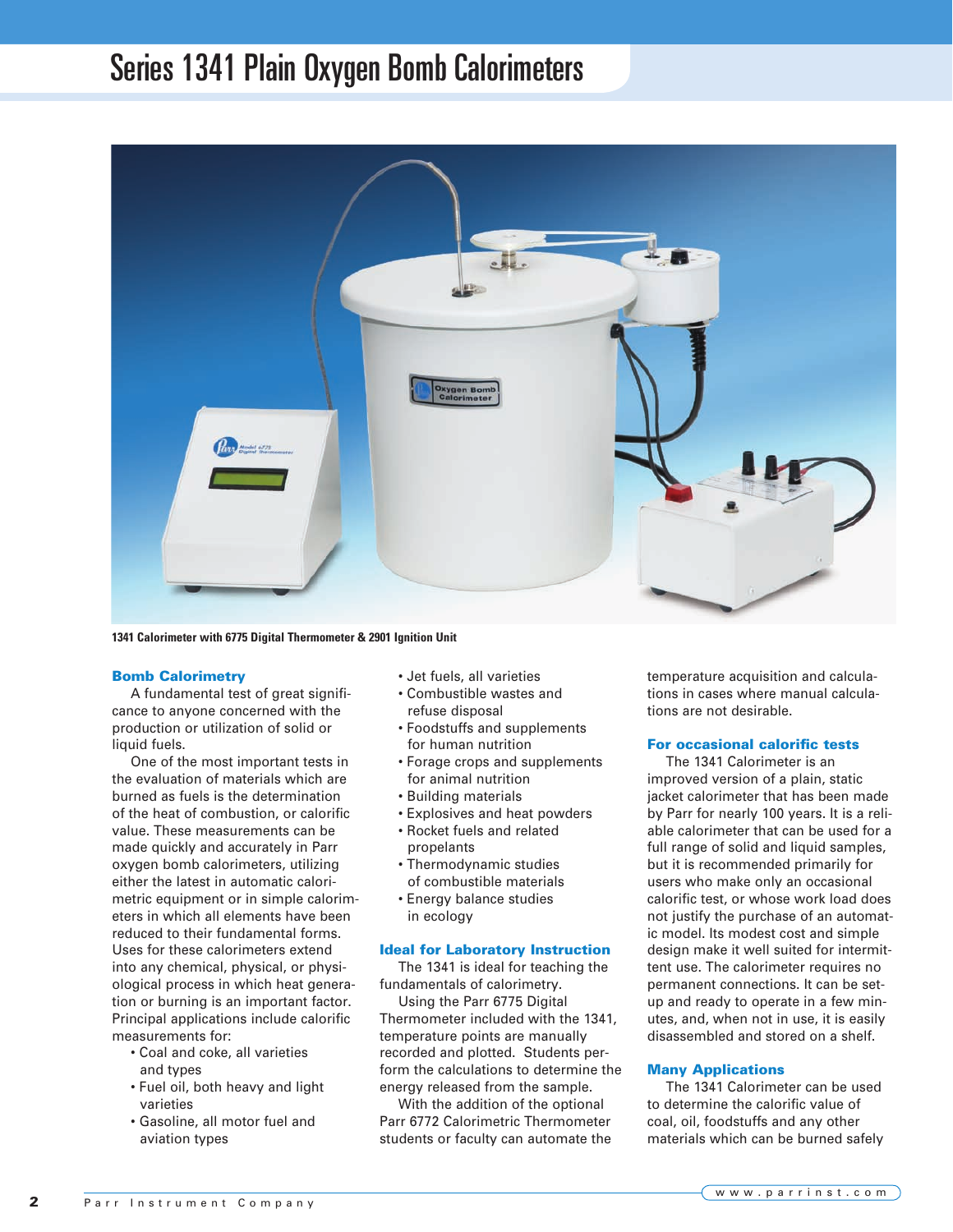in an oxygen bomb. Calorific tests for coal and solid fuels are made in accordance with ASTM Standard Test Method D5865, "Standard Test Method for Gross Calorific Value of Coal and Coke." The 1341 Calorimeter is also an excellent instrument for teaching calorimetry and heat measurement techniques in a student laboratory since it provides all of the instrumentation needed for such tests, but with each element in the system reduced to fundamental forms.

Although commonly called a "plain" calorimeter because of its simple design, technically this is a static jacket instrument which operates at or near room temperature with no provision for temperature adjustment or control. Compensation for any heat loss (or gain) during a test is made by applying a correction computed from heat leak measurements taken immediately before and after each test. Because of the additional time required for these measurements, the speed with which a test can be performed in this calorimeter is slower than in a microprocessor controlled, automatic model. Ten or twelve tests can be completed in an eight hour day, whereas approximately five times this number can be run in the same period using a Parr Automatic Calorimeter.

### Good Repeatability

Good repeatability can be obtained with the 1341 Calorimeter provided that the temperature rise and the heat leak correction are measured and applied carefully. When operated with the standard 6775 Digital Thermometer supplied with the instrument, standard

deviations in a series of tests with a uniform sample, such as benzoic acid, should not exceed 0.3%. This repeatability can be improved by using a Parr 6772 Calorimetric Thermometer. Users requiring better precision should consider one of the other Parr calorimeters. Values obtained when testing a non-homogeneous material, such as coal, may show a wider spread than when testing a uniform material.

### An Effective Thermal Jacket

The 1341 Calorimeter has a high strength, molded fiberglass jacket formed with double walls and a double cover to provide an oval chamber for the calorimeter bucket which is completely surrounded by sealed, dead air space. This simple yet effective insulating system allows very little heat transfer between the calorimeter and its surroundings. A stirring shaft and thermister are attached to the cover and are removed with the cover when the calorimeter is opened. Stirring is provided by a small motor attached to the jacket but sufficiently removed so that it does not add heat to the system. A pair of wires with banana plugs carry the firing circuit to terminals on the bomb head. Outside dimensions of the cylindrical jacket are 10-7/8" dia. X 10-3/4" high.

### Calorimetric Thermometers

Each 1341 Calorimeter is equipped with a Parr 6775 Digital Thermometer. Parr test certificates are furnished for each thermometer.

For easier measurements and automatic calculation of results, Parr offers the 6772 Calorimetric Thermometer.



**1341 Calorimeter Cross Section**

### Ignition Unit

The only additional accessory needed for the 1341 Calorimeter is a Parr 2901 Ignition Unit which supplies the proper electric current for firing the oxygen bomb. This unit must be listed specifically when ordering a 1341 Calorimeter since it is priced separately and is not included as part of the calorimeter. The 2901 unit operates from a 115 volt line and has a push switch, indicator light and output terminals on its top panel. Ignition units for 230 volt operation are available also.

## 1341 Ordering Guide

### *1341 Plain Calorimeter*

| Model No. | <b>Voltage</b> | <b>Description</b>                     |
|-----------|----------------|----------------------------------------|
| 1341EB    | 115V 50/60 Hz  | Bomb Calorimeter with 1108 Oxygen Bomb |
| 1341EE    | 230V 50/60 Hz  | Bomb Calorimeter with 1108 Oxygen Bomb |
| 2901EB    | 115V 50/60 Hz  | <b>Ignition Unit</b>                   |
| 2901EE    | 230V 50/60 Hz  | Ignition Unit                          |
| 1349B     | <b>NA</b>      | Spare Parts Kit for 1341 Calorimeter   |